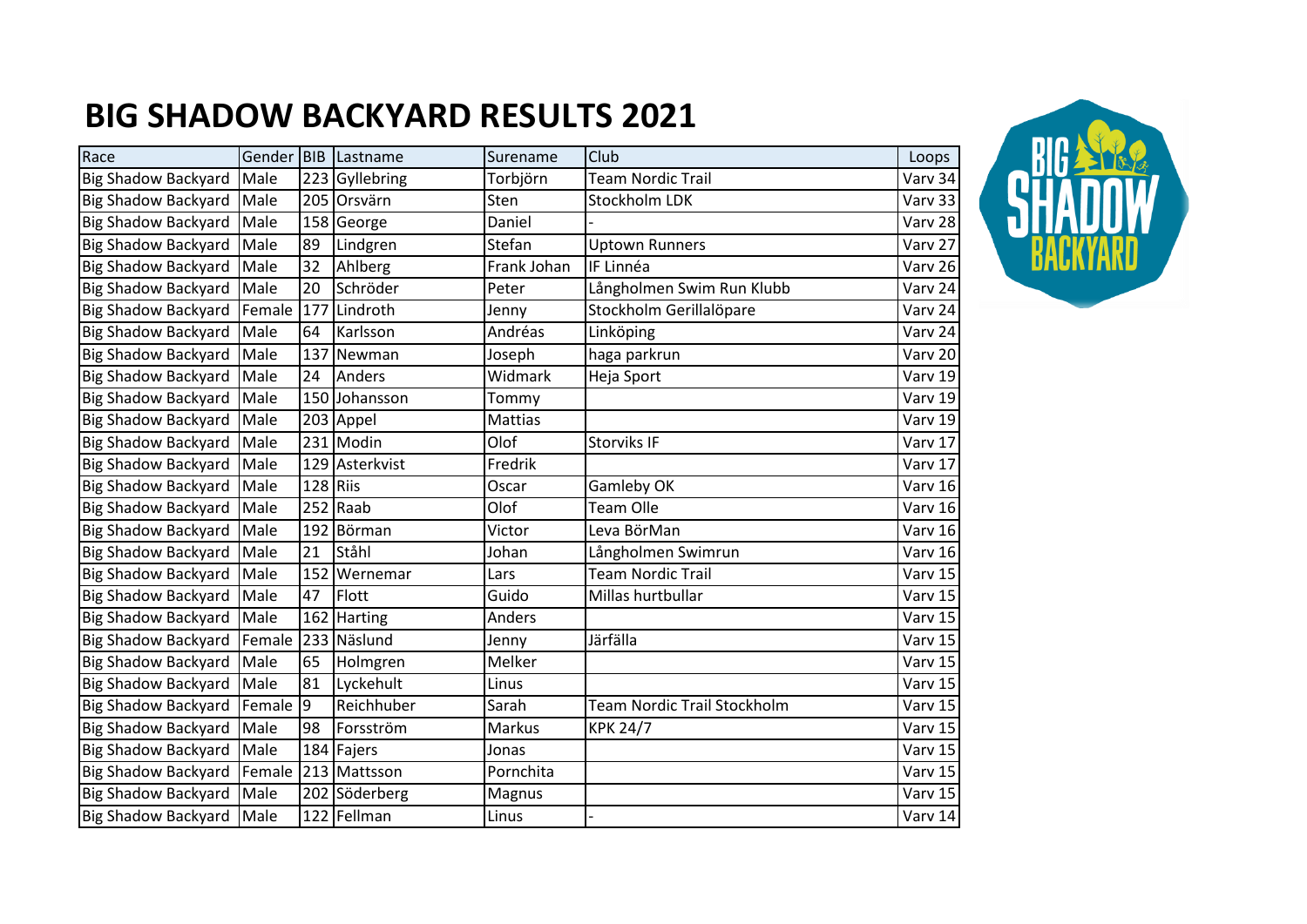| <b>Big Shadow Backyard</b> | Male   | 70  | Sjödahl        | Mattias       | <b>Team Sarek</b>        | Varv 14 |
|----------------------------|--------|-----|----------------|---------------|--------------------------|---------|
| <b>Big Shadow Backyard</b> | Male   | 93  | Sjöstedt       | Magnus        | Wild animals d.o.o       | Varv 13 |
| <b>Big Shadow Backyard</b> | Male   |     | 165 Malcolm    | Magnus        | Team Nordic Trail        | Varv 13 |
| <b>Big Shadow Backyard</b> | Female |     | 179 Fredblad   | Elisa         |                          | Varv 13 |
| <b>Big Shadow Backyard</b> | Male   | 189 | Ostrzinski     | Jörg          | Köln Crew                | Varv 13 |
| <b>Big Shadow Backyard</b> | Female |     | 106 Stengård   | Jenny         | TTB Värmdö               | Varv 13 |
| <b>Big Shadow Backyard</b> | Male   |     | 200 Söderberg  | Emil          |                          | Varv 13 |
| <b>Big Shadow Backyard</b> | Male   |     | 138 Thackeray  | James         |                          | Varv 13 |
| <b>Big Shadow Backyard</b> | Female | 210 | Ahlström       | Elin          | <b>IFK Enskede</b>       | Varv 12 |
| <b>Big Shadow Backyard</b> | Male   | 73  | Blomkvist      | Joakim        |                          | Varv 12 |
| <b>Big Shadow Backyard</b> | Male   | 170 | Backman        | Christoffer   | Tyresöjoggarna           | Varv 12 |
| <b>Big Shadow Backyard</b> | Male   |     | 175 Forsén     | Emil          |                          | Varv 12 |
| <b>Big Shadow Backyard</b> | Male   |     | 124 Gustafsson | Hans          | Team Hävarn              | Varv 12 |
| <b>Big Shadow Backyard</b> | Female | 201 | Isaksson       | Marie louise  | Sweden Runners           | Varv 12 |
| <b>Big Shadow Backyard</b> | Female |     | 264 Johansson  | Ida           | <b>Team Nordic Trail</b> | Varv 12 |
| <b>Big Shadow Backyard</b> | Female |     | 221 Berglöv    | Anna          | Årsunda IF               | Varv 12 |
| <b>Big Shadow Backyard</b> | Male   | 211 | Broquist       | Thomas        |                          | Varv 12 |
| <b>Big Shadow Backyard</b> | Male   |     | 215 Andersson  | Tommy         |                          | Varv 12 |
| <b>Big Shadow Backyard</b> | Female | 96  | Wallgren       | Jessica       | <b>TSM</b> running       | Varv 12 |
| <b>Big Shadow Backyard</b> | Female | 94  | Hadenius       | Anna          |                          | Varv 12 |
| <b>Big Shadow Backyard</b> | Male   |     | 156 Hultén     | <b>Niklas</b> | <b>Telia IF</b>          | Varv 12 |
| <b>Big Shadow Backyard</b> | Male   | 157 | Videll         | Pär           |                          | Varv 12 |
| <b>Big Shadow Backyard</b> | Male   |     | 183 Hillerlöf  | Robin         |                          | Varv 12 |
| <b>Big Shadow Backyard</b> | Male   |     | 206 Goguey     | Clément       |                          | Varv 12 |
| <b>Big Shadow Backyard</b> | Male   |     | 120 Knight     | Jason         | <b>Team Nordic Trail</b> | Varv 11 |
| <b>Big Shadow Backyard</b> | Female | 26  | Jenslin        | Cecilia       | Team nordic trail Örebro | Varv 11 |
| <b>Big Shadow Backyard</b> | Male   | 151 | Jansson        | Mats          | Team Nordic Trail Örebro | Varv 11 |
| <b>Big Shadow Backyard</b> | Male   | 36  | Franzé         | Massimiliano  | IFK Lidingö Friidrott    | Varv 11 |
| <b>Big Shadow Backyard</b> | Female | 126 | Danielsson     | Annika        | Enhörna IF               | Varv 10 |
| <b>Big Shadow Backyard</b> | Male   | 232 | Näslund        | Ulf           | Grund-Data               | Varv 10 |
| <b>Big Shadow Backyard</b> | Male   | 228 | Hertzberg      | Anton         |                          | Varv 10 |
| <b>Big Shadow Backyard</b> | Male   | 31  | Abrahamsson    | Jonas         |                          | Varv 10 |
| <b>Big Shadow Backyard</b> | Male   | 41  | Särkijärvi     | Joakim        | Djurgårdens IF GK        | Varv 10 |
| Big Shadow Backyard Male   |        |     | 218 Gradmark   | Gunnar        | <b>Team Nordic Trail</b> | Varv 10 |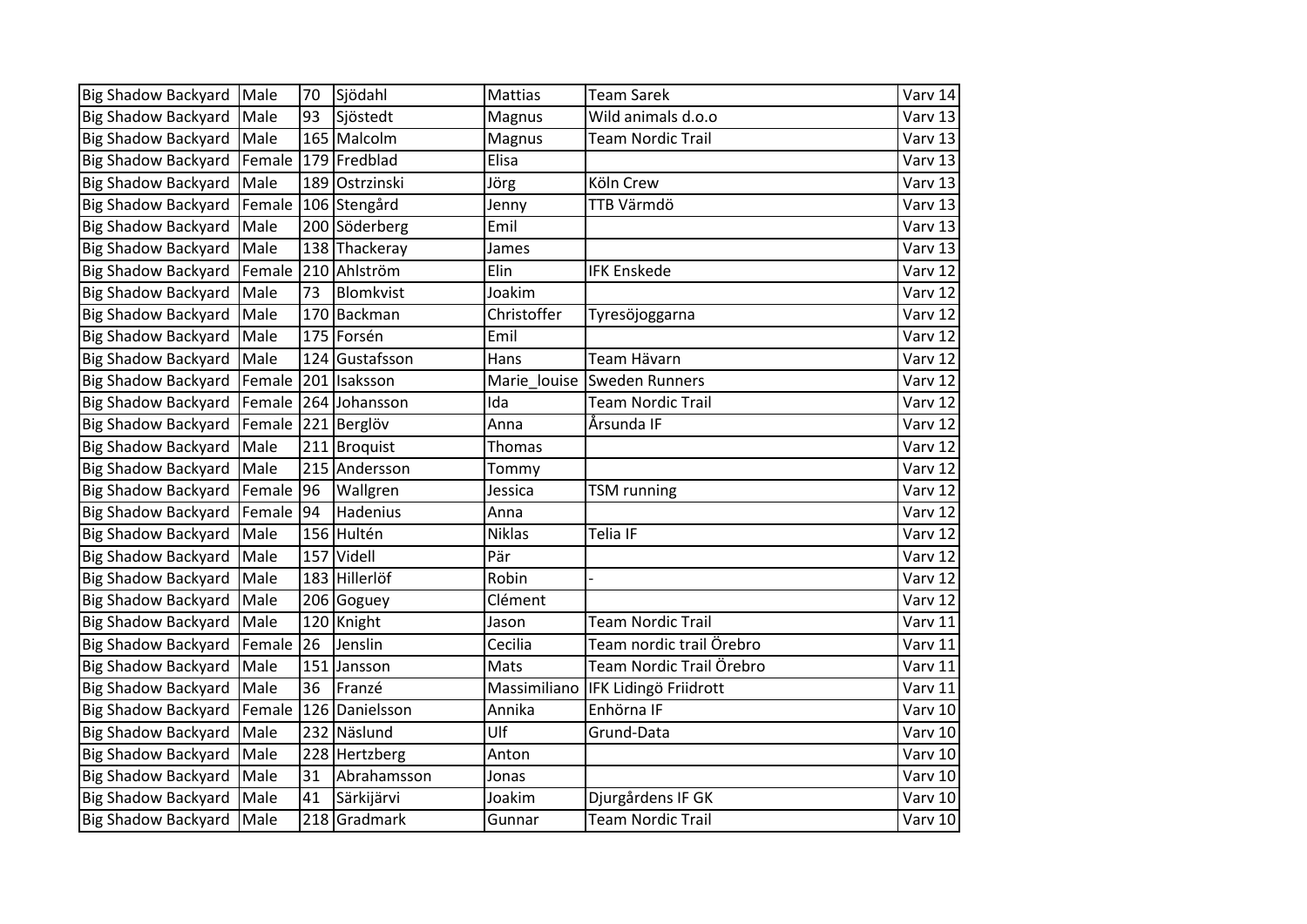| <b>Big Shadow Backyard</b> | Male   | 207            | Borgenstam      | Oscar         |                                          | Varv 10 |
|----------------------------|--------|----------------|-----------------|---------------|------------------------------------------|---------|
| Big Shadow Backyard        | Female | 253            | Osler           | Megan         |                                          | Varv 10 |
| <b>Big Shadow Backyard</b> | Male   |                | 131 Karlsson    | Johan         | Väsby ss triathlon                       | Varv 10 |
| <b>Big Shadow Backyard</b> | Male   | 117            | Österberg       | Marcus        | <b>TNT</b>                               | Varv 10 |
| <b>Big Shadow Backyard</b> | Female | 160            | Svärd           | Petra         | Galderma FF                              | Varv 10 |
| <b>Big Shadow Backyard</b> | Male   | 209            | Ryman           | Björn         | <b>Team Nordic Trail</b>                 | Varv 10 |
| Big Shadow Backyard        | Male   | 255            | Engström        | Hampus        | Vardagsstark Endurance Team              | Varv 10 |
| <b>Big Shadow Backyard</b> | Female | 188            | Grähs           | Charlotta     | Heleneholms IF Tri Team                  | Varv 10 |
| <b>Big Shadow Backyard</b> | Male   | 49             | Eriksson        | Mikael        |                                          | Varv 10 |
| <b>Big Shadow Backyard</b> | Male   | 242            | Stolt           | Petri         | Team Strängbetong                        | Varv 10 |
| <b>Big Shadow Backyard</b> | Male   | 43             | Hillebrink      | Rickard       | Stockholm gerillalöpare                  | Varv 10 |
| <b>Big Shadow Backyard</b> | Male   | 236            | Jonsson         | <b>Niklas</b> | Axa sports club                          | Varv 10 |
| <b>Big Shadow Backyard</b> | Male   | $\overline{2}$ | Olofsson        | Per           | Stockholm Gerillalöpare                  | Varv 10 |
| <b>Big Shadow Backyard</b> | Male   | 66             | Södergren       | Per           |                                          | Varv 9  |
| <b>Big Shadow Backyard</b> | Male   | 169            | Trawén          | Anders        | Yesiamalongwayfromhome                   | Varv 9  |
| <b>Big Shadow Backyard</b> | Female | 181            | Kristensson     | Marzia        | Stockholm gerillalöpare                  | Varv 9  |
| <b>Big Shadow Backyard</b> | Male   | 8              | Reichhuber      | Johannes      | Team Nordic Trail Stockholm              | Varv 9  |
| <b>Big Shadow Backyard</b> | Male   |                | 173 Särhagen    | Markus        | N/a                                      | Varv 9  |
| <b>Big Shadow Backyard</b> | Male   | 239            | Manillere       | Quentin       |                                          | Varv 9  |
| <b>Big Shadow Backyard</b> |        |                | 198 Morthala    | Sandeep       | <b>Atlas Copco IF</b>                    | Varv 9  |
| <b>Big Shadow Backyard</b> | Male   | 240            | Larsson         | Ulf           | Team Strängbetong                        | Varv 9  |
| <b>Big Shadow Backyard</b> | Male   | 40             | Svahn           | Jimmi         | Stockholm Gerillalöpare / Sebbens vänner | Varv 9  |
| <b>Big Shadow Backyard</b> | Male   | 141            | Saarinen        | Sami          | TrailRun4fun                             | Varv 9  |
| <b>Big Shadow Backyard</b> | Male   | 108            | Selin           | Thomas        |                                          | Varv 9  |
| <b>Big Shadow Backyard</b> | Female | 6              | Broman Wegersjö | Jenny         |                                          | Varv 9  |
| <b>Big Shadow Backyard</b> | Male   | 254            | Nykvist         | Tobias        | Lillsjönmotion                           | Varv 9  |
| <b>Big Shadow Backyard</b> | Male   | 85             | Ström           | Marcus        | Brödrakampen                             | Varv 9  |
| <b>Big Shadow Backyard</b> | Male   | 14             | Nilsson         | Peder         | <b>Team Nordic Trail</b>                 | Varv 9  |
| <b>Big Shadow Backyard</b> | Male   | 136            | Rassat          | Thibaud       |                                          | Varv 8  |
| <b>Big Shadow Backyard</b> | Male   |                | $176$ Bäck      | Kristoffer    | Mr Streams löparklubb                    | Varv 8  |
| <b>Big Shadow Backyard</b> | Male   | 58             | Renström        | Bo            | Sandviken. Trail Running                 | Varv 8  |
| <b>Big Shadow Backyard</b> | Male   | 130            | Claesson        | Håkan         |                                          | Varv 8  |
| <b>Big Shadow Backyard</b> | Female | $\vert$ 1      | Rosell          | Camilla       | Stockholm Gerillalöpare                  | Varv 8  |
| <b>Big Shadow Backyard</b> | Male   |                | 251 Catherine   | Mathieu       |                                          | Varv 8  |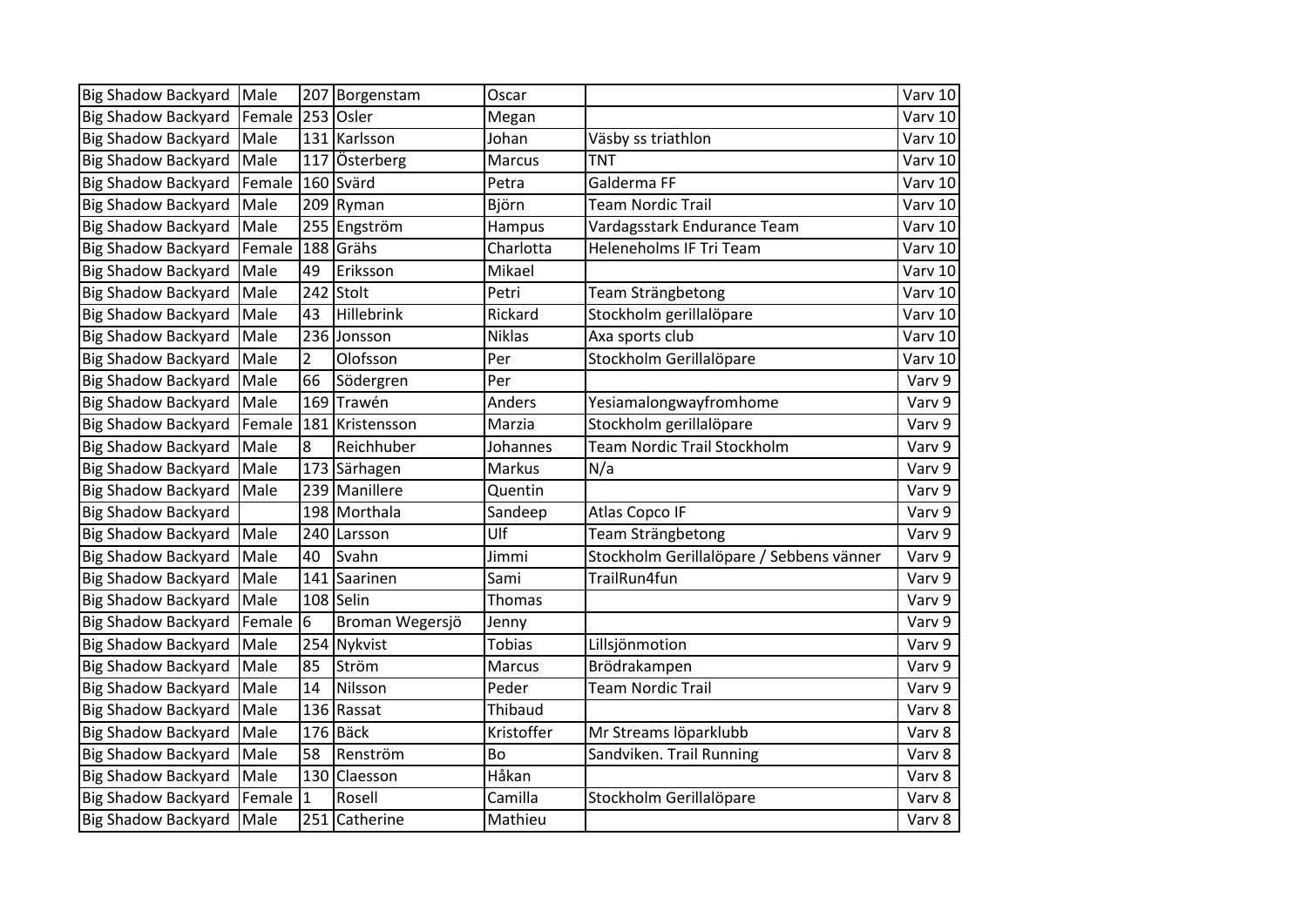| Big Shadow Backyard Female |        | 88  | Lundbäck           | Lena           |                            | Varv 8 |
|----------------------------|--------|-----|--------------------|----------------|----------------------------|--------|
| <b>Big Shadow Backyard</b> | Male   | 82  | Anemyr             | Johan          | Nässjö OK                  | Varv 8 |
| <b>Big Shadow Backyard</b> | Male   | 123 | Norström           | Erik           | <b>Baroudeur Fietsclub</b> | Varv 8 |
| <b>Big Shadow Backyard</b> | Male   |     | 119 Bolmgren       | Viktor         | Skeppshults Gjuteri        | Varv 8 |
| <b>Big Shadow Backyard</b> | Male   |     | 180 Jonsson        | Andreas        |                            | Varv 8 |
| <b>Big Shadow Backyard</b> | Female |     | 256 Gutierrez loza | Lucia          | Road ProCoach MEXICO       | Varv 8 |
| <b>Big Shadow Backyard</b> | Female | 194 | <b>Häll</b>        | Linda          | <b>Team Nordic Trail</b>   | Varv 8 |
| <b>Big Shadow Backyard</b> | Male   |     | 248 Stark          | Martin         |                            | Varv 8 |
| <b>Big Shadow Backyard</b> | Male   | 220 | Håkansson          | <b>Mattias</b> | Försvarsmakten             | Varv 8 |
| <b>Big Shadow Backyard</b> | Female | 229 | Magnusson          | Malin          | Team Powerwoman            | Varv 8 |
| <b>Big Shadow Backyard</b> | Male   |     | 208 Hansson        | Magnus         | One Way Fan Club           | Varv 8 |
| <b>Big Shadow Backyard</b> | Male   | 257 | Magnusson          | Anders         | <b>Team Nordic Trail</b>   | Varv 8 |
| <b>Big Shadow Backyard</b> | Male   |     | 178 Nordin         | Daniel         |                            | Varv 8 |
| <b>Big Shadow Backyard</b> | Male   | 74  | Lövholm            | Christer       |                            | Varv 7 |
| <b>Big Shadow Backyard</b> | Male   | 238 | Holm               | Michael        |                            | Varv 7 |
| <b>Big Shadow Backyard</b> | Male   | 241 | Stenvi             | Daniel         | Team Strängbetong          | Varv 7 |
| <b>Big Shadow Backyard</b> | Male   | 244 | Sandelund          | Martin         | Runacademy IF              | Varv 7 |
| <b>Big Shadow Backyard</b> | Male   |     | 171 Lundin         | <b>Bo</b>      |                            | Varv 7 |
| <b>Big Shadow Backyard</b> | Female |     | 118 Roupe          | Rebecca        |                            | Varv 7 |
| <b>Big Shadow Backyard</b> | Male   |     | 196 Hacksell       | Mikael         | <b>TNT</b>                 | Varv 7 |
| <b>Big Shadow Backyard</b> | Male   | 60  | Kjellsson          | Tommy          | Team Skavsåret IF          | Varv 7 |
| <b>Big Shadow Backyard</b> | Male   | 139 | Hammar             | Oscar          | Älta Basket                | Varv 7 |
| <b>Big Shadow Backyard</b> | Female | 25  | Jenslin Tempe      | Lina           |                            | Varv 7 |
| <b>Big Shadow Backyard</b> | Male   | 227 | Arnell             | Fredrik        | Järfälla Triathlon         | Varv 7 |
| <b>Big Shadow Backyard</b> | Male   | 182 | Tjärnliden         | Fredrik        |                            | Varv 7 |
| <b>Big Shadow Backyard</b> | Female | 230 | Flodström          | Mari           |                            | Varv 7 |
| <b>Big Shadow Backyard</b> | Male   | 161 | Andréason          | Cristoffer     | Galderma FF                | Varv 7 |
| <b>Big Shadow Backyard</b> | Female | 15  | Wahlström          | Malin          | Runacademy IF              | Varv 7 |
| <b>Big Shadow Backyard</b> | Male   |     | 145 Enebro         | Jonas          |                            | Varv 7 |
| <b>Big Shadow Backyard</b> | Male   | 44  | Hafström Magnérus  | Karl           |                            | Varv 7 |
| <b>Big Shadow Backyard</b> | Male   |     | 154 Bjelkås        | Joakim         | Uppsala löparklubb         | Varv 7 |
| <b>Big Shadow Backyard</b> | Male   | 149 | Markerud           | Andreas        |                            | Varv 7 |
| <b>Big Shadow Backyard</b> | Male   |     | 214 Edmundsson     | Mikael         |                            | Varv 7 |
| Big Shadow Backyard Male   |        |     | 249 Wistrand       | Viktor         | Tullinge sk                | Varv 7 |